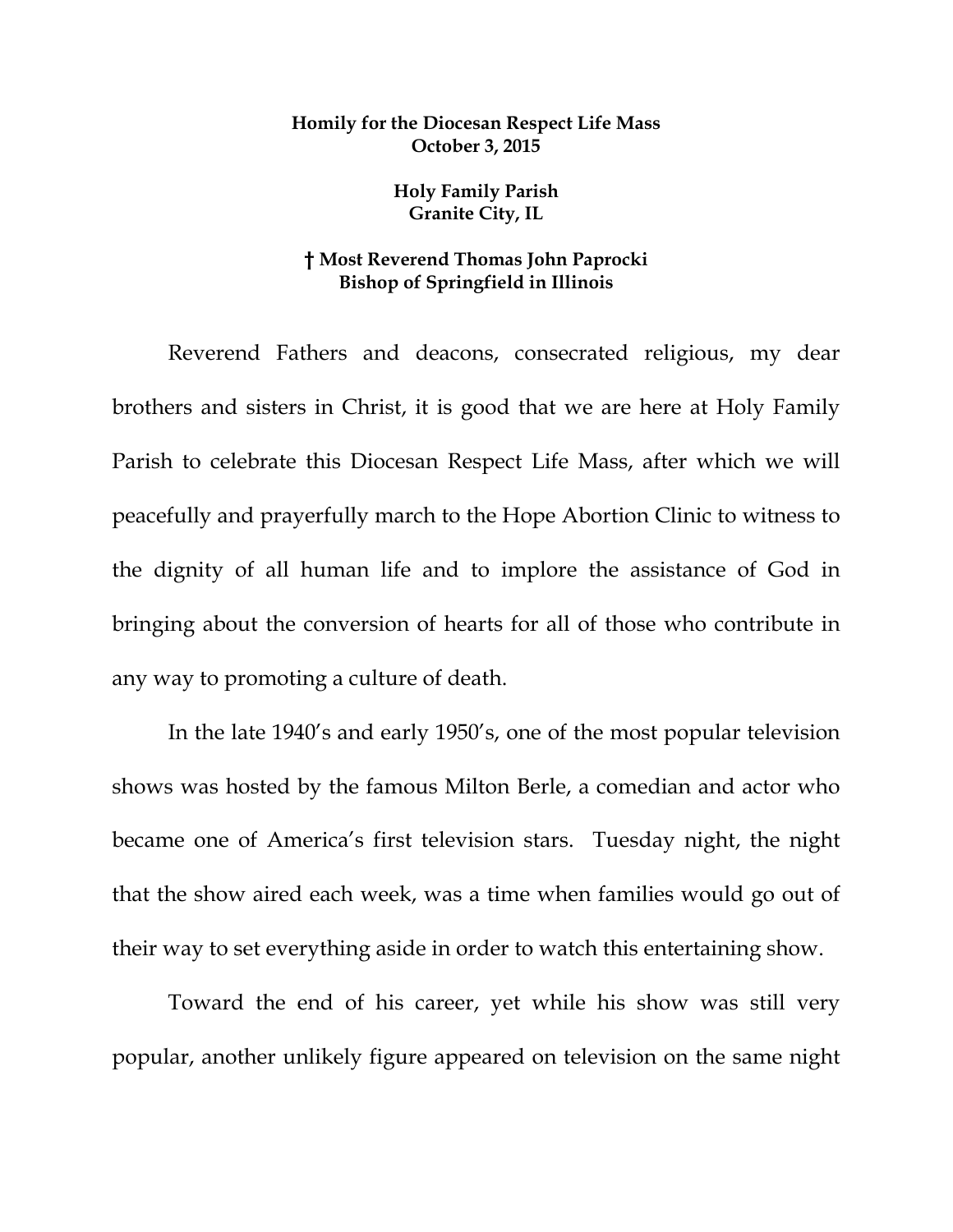who gave Milton Berle a run for his money. That figure was not a great comedian or an accomplished actor. The host of the new show was a Roman Catholic bishop, Bishop Fulton J. Sheen. The format of the show was really quite simple. It involved Sheen standing at a blackboard, writing and drawing as he spoke about many of the truths of our Catholic faith. The show was remarkably popular and even won an Emmy over Mr. Television himself, Milton Berle.

 The reason I bring this up is because the title of Bishop Sheen's television program is very similar to the theme that has been chosen for this year's observance of Respect Life Month in the Church. The title of the show, as some of you may remember, was "Life is Worth Living." In a book with the same name which contained a collection of several of Sheen's most popular episodes, the bishop begins by addressing that important point about the value of life.

 In the first few lines of the first chapter, he poses the question: "Is life worth living?" His answer to that question was simple, yet profound at the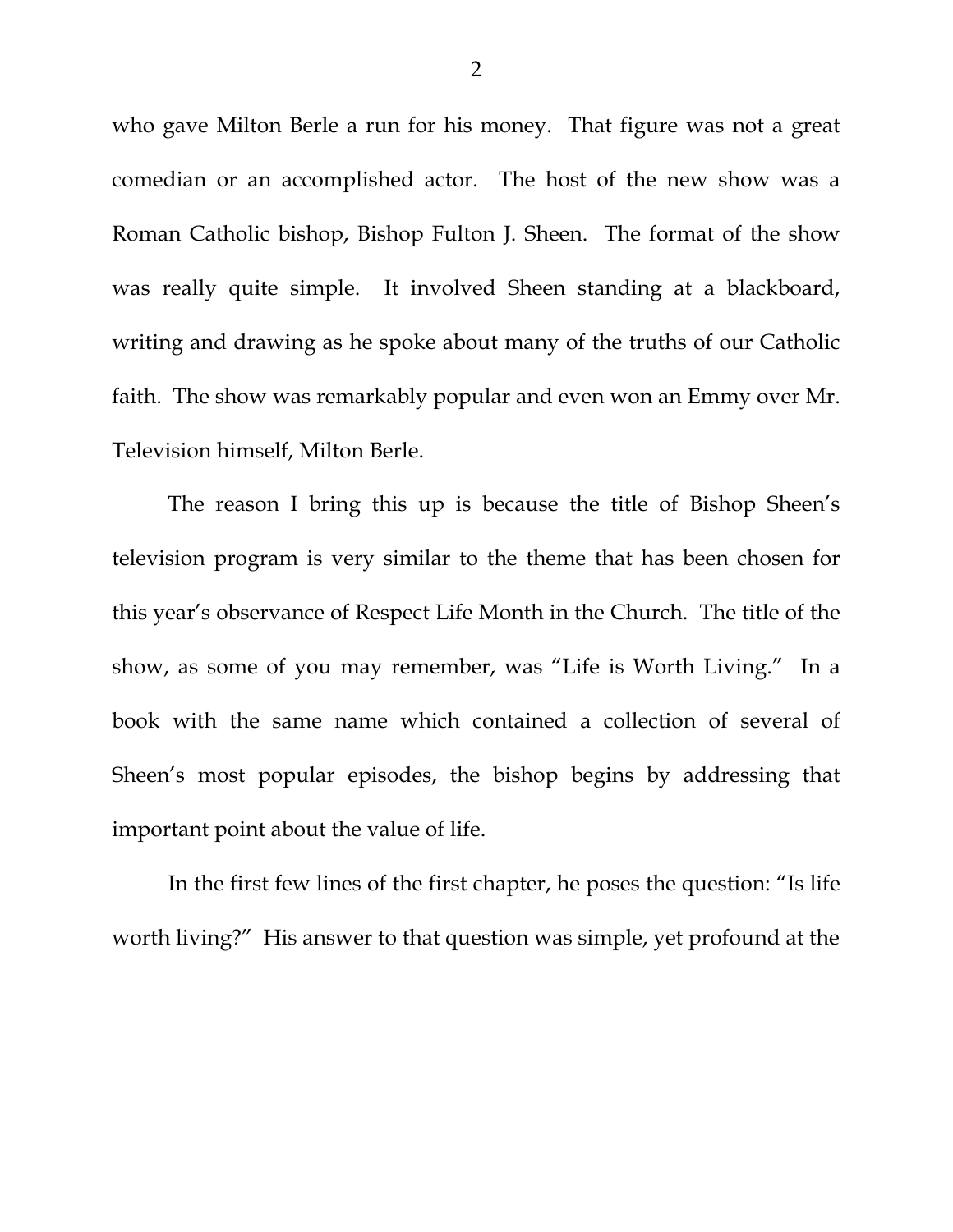same time. He said that life was worth living only if life has a goal and a purpose. If life has this, then life is indeed worth living.1

 During this Respect Life Month, we are invited to recognize that "every life is worth living" because every life has a goal and a purpose. The goal of every human life is that each of us has been created to live forever in the glory of Heaven. God has willed, in His love, for each and every life to come into existence and to be with Him in eternity. There is absolutely no human life that is not called to this destiny. Therefore, no life which God has created should be denied the opportunity of sharing in the goal for which he or she has been created.

 It is also absolutely true that every life has a unique and special purpose. Just over a week ago, I, and several pilgrims from throughout the diocese, had the privilege of attending the World Meeting of Families in Philadelphia. One of the keynote speakers during the week was the popular evangelical pastor, Rick Warren. He spoke about some ways in which families could live a joy-filled existence. One of the points that he made was that we need to have our lives built on purpose.

<sup>1</sup> Sheen, Fulton J. *Life is Worth Living*. New York: McGraw-Hill, 1953. 15.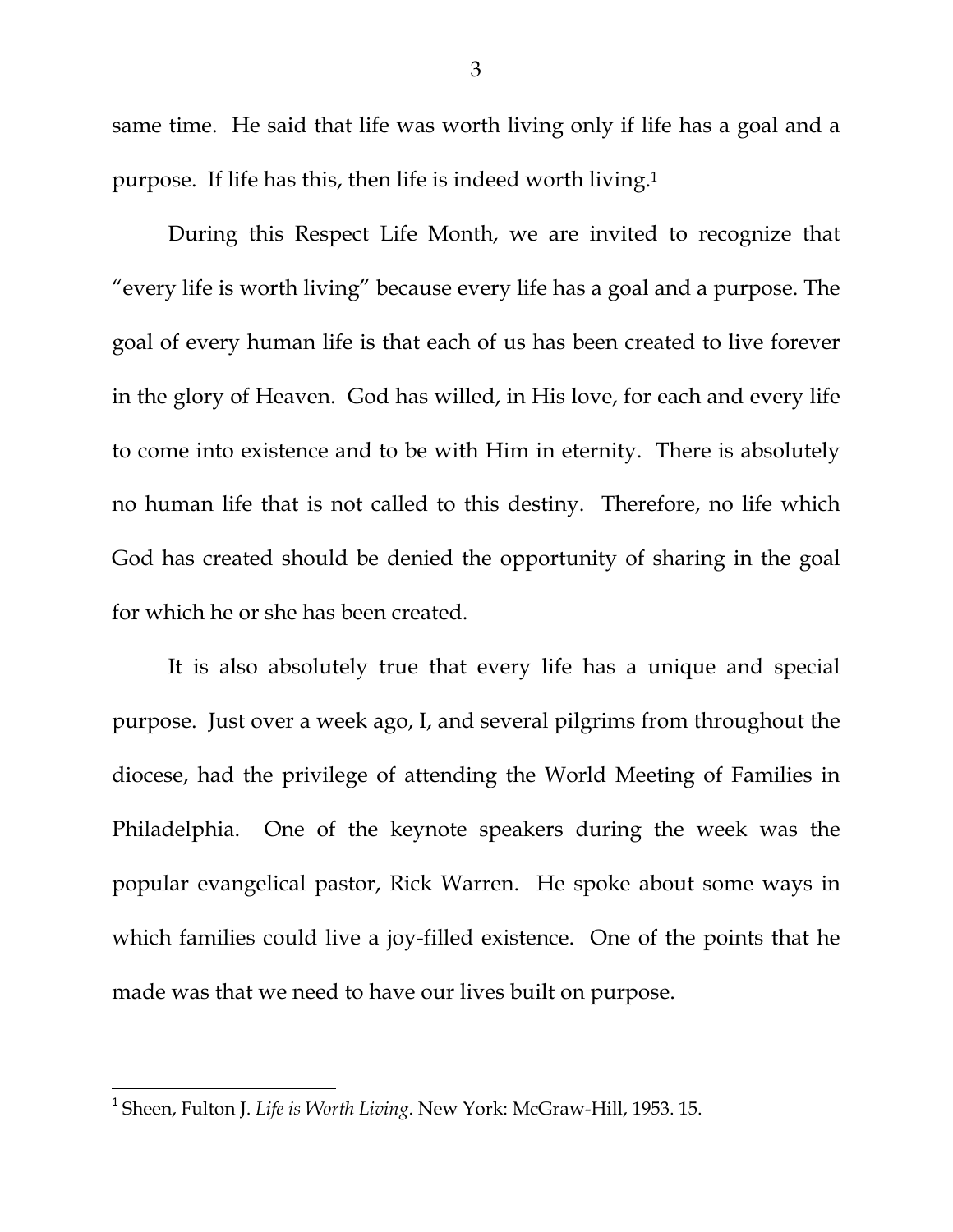He explained that God has never created anything without a purpose. The rocks have been created for a specific purpose. Various trees have been created for a specific purpose. The many animals of the earth have been created for a specific purpose. And at the height of all of His creation, God has created human life, and each life has a specific purpose.

 Our society introduces great confusion in this regard, for it looks at things from a practical point of view. We try to determine the purpose of things or people based on our ideas or worth and usefulness. The result is that some people are deemed to be unproductive, unimportant, and therefore, unnecessary. As a result, our government and our society justifies the suppression or even elimination of those people, all because they think those lives serve no useful purpose for the world in which we live.

 Warren explained that taking such an approach, trying to look for purpose, beginning with our human way of understanding, is the wrong one. We have to begin with God. We cannot truly know our purpose, or that of any other human life, apart from God, for it was not we who create life, it is always He who is responsible.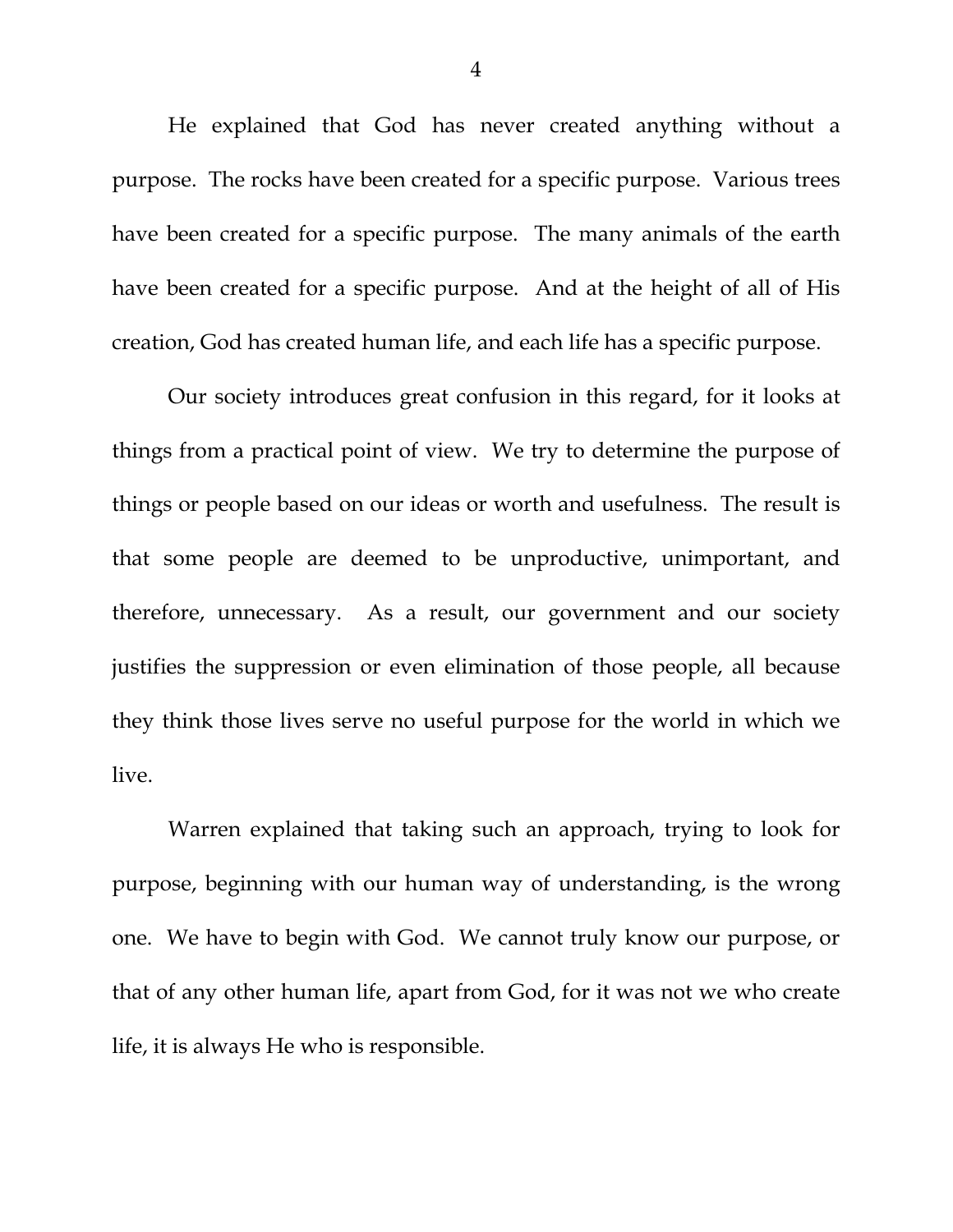In this regard, the Gospel for today's Mass is very fitting. Jesus speaks to the Father saying, "Although you have hidden these things from the wise and the learned you have revealed them to the childlike" (Luke 10:21). The so-called wise and the learned of our society would like to think that they can justify their devaluing of human life based on logical principles, but Jesus has revealed to us, the childlike, the truth that sees beyond the surface level into the depths of God's beautiful creation, the beauty of each and every human life created by God. That vision of faith believes without a doubt that every life, without exception, has a purpose in the unfolding of God's wonderful plan for bringing each and every soul to the goal of Heaven.

 Our first reading from the Prophet Baruch offers an important perspective in understanding the deeper meaning of God's purpose in His events and the lives of His people. The Lord speaks to His people who had been exiled from their homeland and had experienced many tribulations and suffering. He promises that He will bring them out of this experience of mourning and bring them back to "enduring joy" (Baruch 4:29). He is encouraging the people to look beyond the surface of their present circumstances and to trust in His providential love for His beloved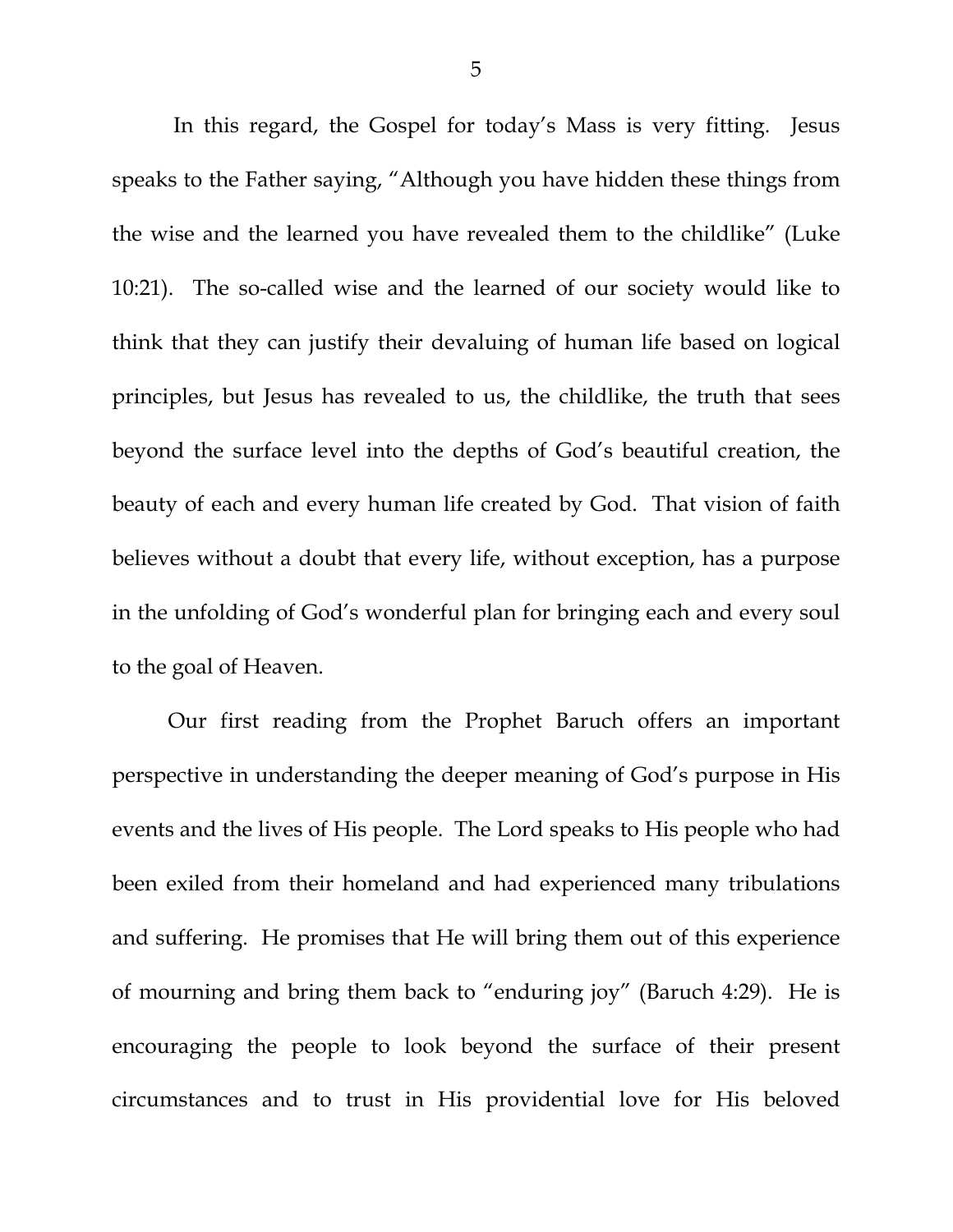children. He is able to bring good out of the most unlikely circumstances, to show forth in a greater way the power and depth of His love.

 This is the truth we are invited to recognize in the gift of human life and the purpose that each life has. Through those who seem most insignificant or most weak, God shows forth His glory and love in a remarkable way by using them to accomplish His remarkable deeds.

 How many women, when faced with an unplanned pregnancy, have been tempted to see their situation from the perspective of the "wise and learned of the world," who tell them it is no big deal to have an abortion, inviting them to consider just their own selves and see abortion as an easy way out in order to secure their future? Thanks be to God that many of those women have been shown the love of God and have chosen to look at their situation from God's perspective, trusting that God can and will bring a great good out of their circumstances, especially as they embrace the most sacred gift of human life. Even though it may not be seen initially, God still uses both the woman and the father, as well as the child, to continue to accomplish His loving purpose.

 How many women have been told to end their pregnancy because the child in their womb may have a developmental disability and that it

6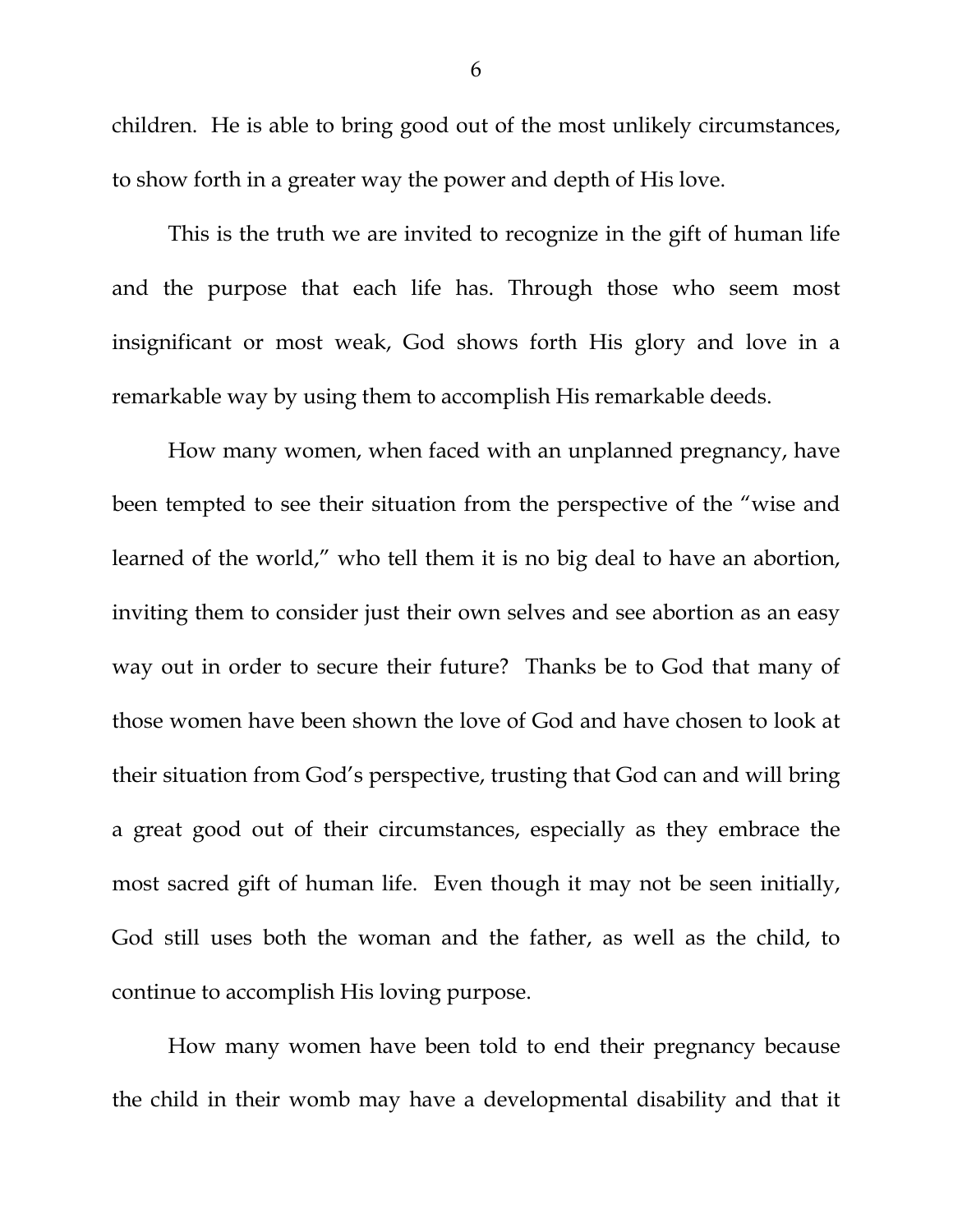would be the compassionate thing to do, both for the mother and the child not to be subjected to such a difficult life? Yet, how many couples have rejected such lies and welcomed the gift of life and have found the great blessing those children have been, and how their purpose in life has been anything but insignificant? Rather, they have a special purpose of teaching others what unconditional love looks like, and in inviting those around them, to direct their attention away from themselves outward to another, thus showing true compassion, as Jesus has commanded us.

 There are so many other examples of how those who are the least among us have a purpose of great value, not the least of which is teaching us how to live less selfishly and more lovingly toward those around us. While I realize that this message is one on which we all agree, it is one that we must ever keep in mind, to live in all of our thoughts, words, and actions, thus inviting others to welcome those truths as well.

 We must never cease to be instruments of God's love and mercy to everybody we encounter, especially those who have have lost their sense of purpose or wonder why things have turned out as they have. The Church has to be that place where they can feel welcomed and loved. To use the words of Pope Francis, we need to be a "field hospital" that welcomes